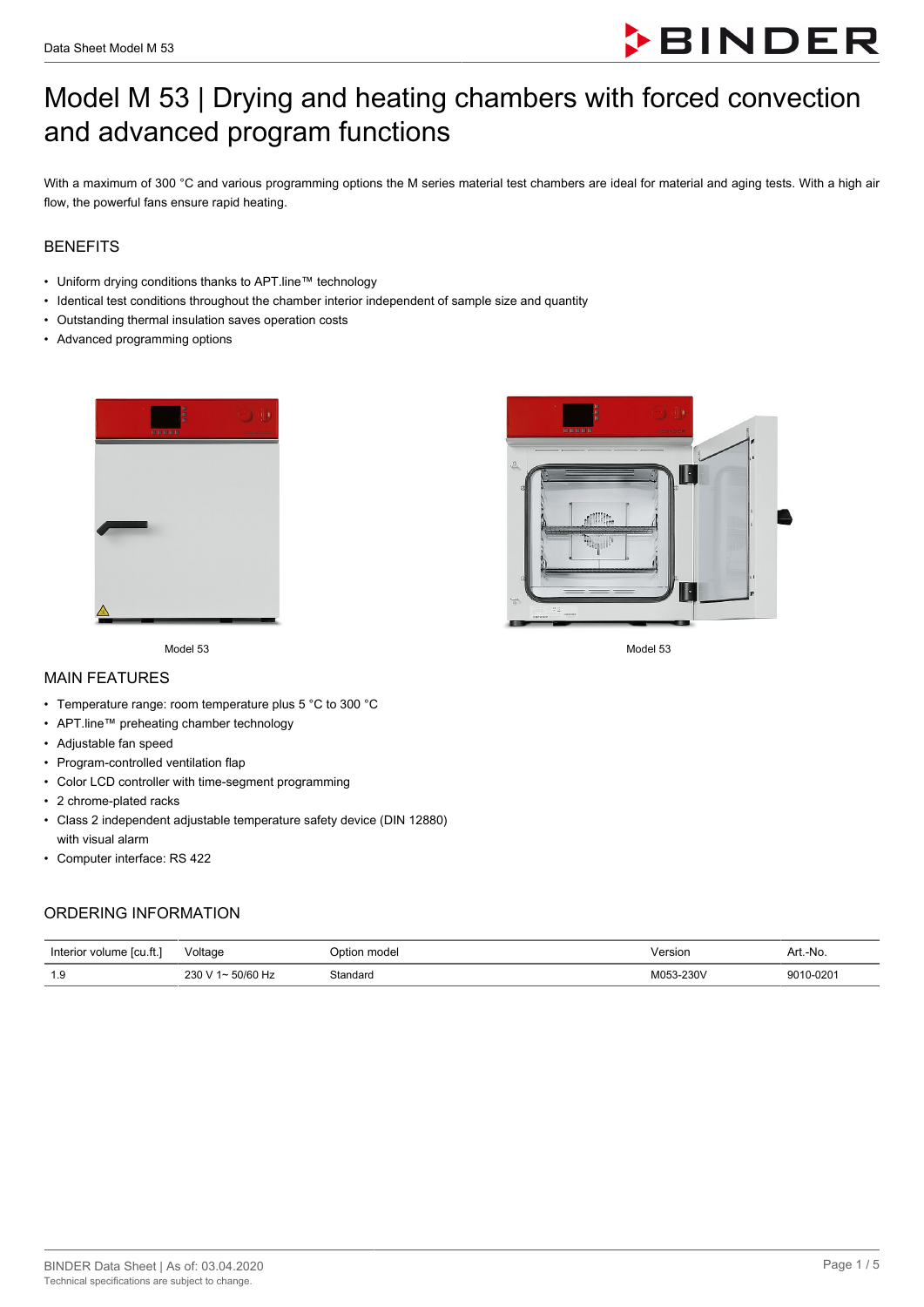

# TECHNICAL DATA

| Description                                              | M053-230V1 |
|----------------------------------------------------------|------------|
| <b>Article Number</b>                                    | 9010-0201  |
| Performance Data Temperature                             |            |
| Temperature range 5 °C above ambient temperature to [°C] | 300        |
| Temperature variation at 150 °C [± K]                    | 1.3        |
| Temperature fluctuation at 150 °C [± K]                  | 0.3        |
| Heating-up time to 150 °C [min]                          | 15         |
| Recovery time after 30 seconds door open at 150 °C [min] | 3          |
| Air change data                                          |            |
| Air change (approx.) at 150 °C [x/h]                     | 192        |
| <b>Electrical data</b>                                   |            |
| Rated Voltage [V]                                        | 230        |
| Power frequency [Hz]                                     | 50/60      |
| Nominal power [kW]                                       | 1.2        |
| Phase (Nominal voltage)                                  | $1 -$      |
| Measures                                                 |            |
| Interior volume [cu.ft.]                                 | 1.9        |
| Net weight of the unit (empty) [lbs]                     | 134        |
| Permitted load [lbs]                                     | 88         |
| Load per rack [lbs]                                      | 33         |
| Wall clearance back [in]                                 | 6.3        |
| Wall clearance sidewise [in]                             | 3.94       |
| <b>Internal Dimensions</b>                               |            |
| Width [in]                                               | 15.76      |
| Height [in]                                              | 15.76      |
| Depth [in]                                               | 13.4       |
| Housing dimensions not incl. fittings and connections    |            |
| Width net [in]                                           | 25.02      |
| Height net [in]                                          | 30.73      |
| Depth net [in]                                           | 22.65      |
| Environment-specific data                                |            |
| Energy consumption at 150 °C [Wh/h]                      | 300        |
| Fixtures                                                 |            |
| Number of shelves (std./max.)                            | 2/5        |

1 All technical data is specified for unloaded units with standard equipment at an ambient temperature of +22 °C ±3 °C and a power supply voltage fluctuation of ±10 %. The temperature data is determined in accordance to BINDER factory standard following DIN 12880, observing the recommended wall clearances of 10 % of the height, width, and depth of the inner chamber. Technical data refers to 100 % fan speed. All indications are average values, typical for units produced in series. We reserve the right to change technical specifications at any time.

## DIMENSIONS INCL. FITTINGS AND CONNECTIONS [MM]

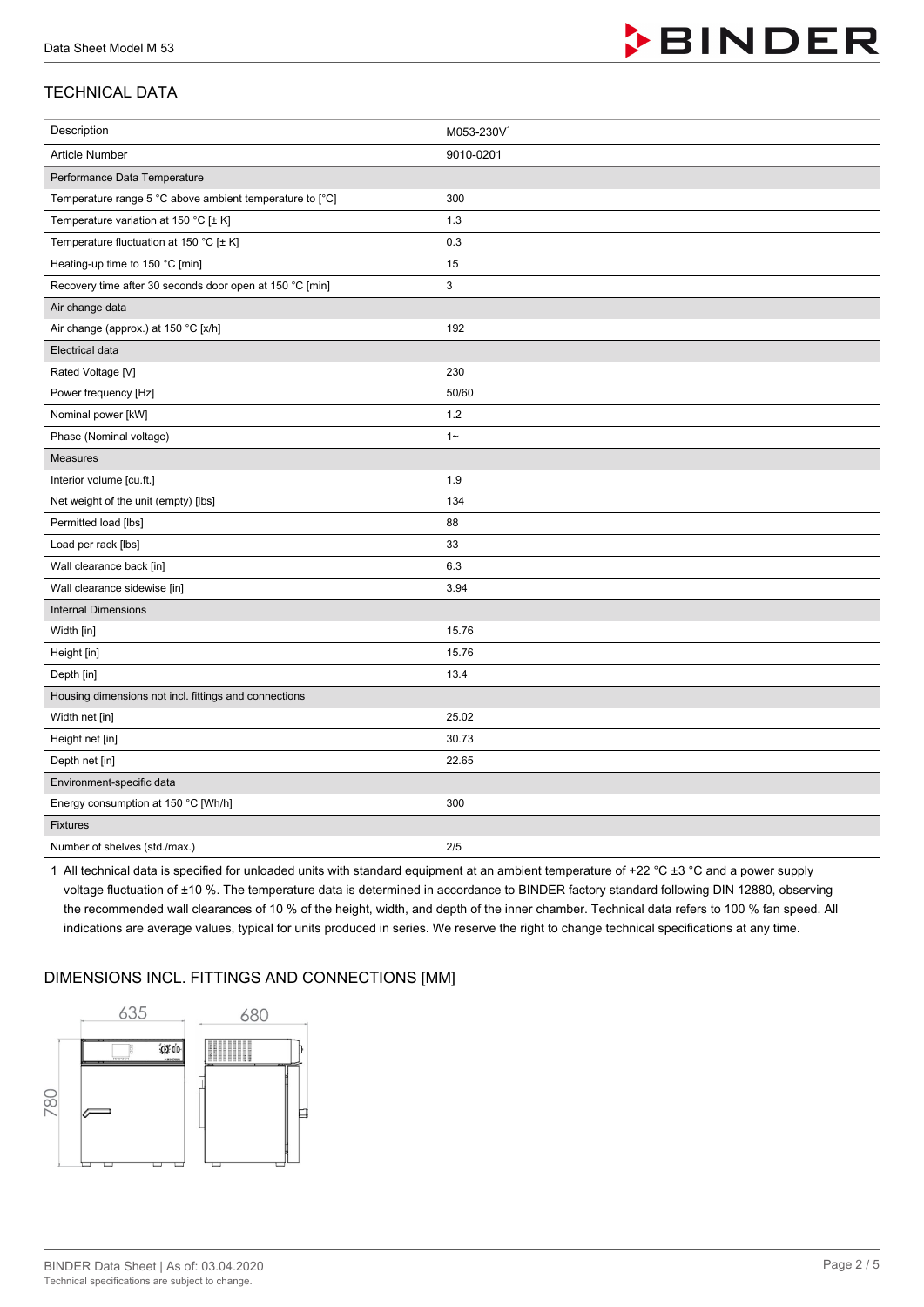#### OPTIONS

| Designation                          | Description                                                                                                                                   | $\star$                  | Art.-No.  |
|--------------------------------------|-----------------------------------------------------------------------------------------------------------------------------------------------|--------------------------|-----------|
|                                      | back                                                                                                                                          |                          |           |
|                                      | $10 \text{ mm}$                                                                                                                               | 01                       | 8012-1287 |
|                                      | 30 mm                                                                                                                                         | 01                       | 8012-1371 |
|                                      | 50 mm                                                                                                                                         | 01                       | 8012-1387 |
|                                      | left                                                                                                                                          |                          |           |
|                                      | $10 \text{ mm}$                                                                                                                               | 01                       | 8012-1280 |
|                                      | 30 mm                                                                                                                                         | 01                       | 8012-1363 |
|                                      | 50 mm                                                                                                                                         |                          | 8012-1379 |
| Access port with silicone            | 100 mm                                                                                                                                        | 01, 11                   | 8012-1511 |
| plug                                 | right                                                                                                                                         |                          |           |
|                                      | $10 \text{ mm}$                                                                                                                               | 01                       | 8012-1273 |
|                                      | 30 mm                                                                                                                                         | 01                       | 8012-1358 |
|                                      | 50 mm                                                                                                                                         | 01                       | 8012-1375 |
|                                      | 100 mm                                                                                                                                        | 01, 11                   | 8012-1508 |
|                                      | top                                                                                                                                           |                          |           |
|                                      | $10 \text{ mm}$                                                                                                                               | 01                       | 8012-1266 |
|                                      | 30 mm                                                                                                                                         | 01                       | 8012-1367 |
|                                      | 50 mm                                                                                                                                         | 01                       | 8012-1383 |
| Analog output 4-20 mA                | for temperature values (output not adjustable)                                                                                                |                          | 8012-0480 |
| Calibration certificate,<br>expanded | for temperature; for extending the measurement in center of chamber to include another test temperature                                       |                          | 8012-1123 |
|                                      | for temperature, measurement in center of chamber at specified temperature                                                                    |                          | 8012-1142 |
| Calibration certificate,             | temperature measurement incl. certificate and 27 measuring points at specified temperature                                                    | $\overline{\phantom{0}}$ | 8012-1601 |
| temperature                          | temperature measurement incl. certificate, 15-18 measuring points at specified temperature                                                    | ÷,                       | 8012-1580 |
|                                      | temperature measurement incl. certificate, 9 measuring points at specified temperature                                                        |                          | 8012-1559 |
| Door gasket                          | made of FKM, silicone-free                                                                                                                    |                          | 8012-1307 |
| Door lock                            | lockable door handle                                                                                                                          | ÷,                       | 8012-1251 |
| Gas-tight option model               | Incl. additional measures for the greatest possible impermeability to gas; not in conjunction with access port or<br>interior lighting option |                          | 8012-0181 |
| <b>HEPA</b> air filter               | On fresh air supply for unit; filter classification H14 (acc. to. EN 1822-1:2009, > 99.995% at 0.3 $\mu$ m)                                   | $\overline{\phantom{0}}$ | 8012-0222 |
| Inert gas connection                 | with gas inlet and outlet, Ø 10 mm, incl. additional measures to provide the greatest possible impermeability to gas                          |                          | 8012-1545 |
| Lockable controller<br>keyboard      | Lockable controller keyboard with key-operated switch                                                                                         |                          | 8012-0529 |
| Measurement of air<br>exchange rate  | in accordance with ASTM D5374, definition and protocol according to ambient temperature                                                       |                          | 8012-1199 |
| Pt 100 temperature<br>sensor         | additional flexible Pt 100, interior, for displaying the temperature on the unit display                                                      | $\overline{\phantom{0}}$ | 8012-0334 |
| Viewing window and                   | viewing window in door, 230 x 230 mm, and 15 W interior lighting                                                                              |                          |           |
| interior lighting                    | 230 V option model                                                                                                                            | $\qquad \qquad -$        | 8012-0055 |

\* Notes › See last page

# ACCESSORIES

| Designation                            | Description                                                                                                                                                    |    | Art.-No.  |
|----------------------------------------|----------------------------------------------------------------------------------------------------------------------------------------------------------------|----|-----------|
| APT-COM™ 4 BASIC-<br>Edition           | for simple logging and documentation requirements with up to 5 networked units.                                                                                |    |           |
|                                        | version 4. BASIC edition                                                                                                                                       | 19 | 9053-0039 |
| APT-COM™ 4 GLP-<br>Edition             | for working under GLP-compliant conditions. Measured values are documented in a tamper-proof way in line with<br>the requirements of FDA Regulation 21 CFR 11. |    |           |
|                                        | version 4, GLP edition                                                                                                                                         | 19 | 9053-0042 |
| APT-COM™ 4<br>PROFESSIONAL-<br>Edition | convenient unit and user management built on the BASIC edition. Suitable for networking up to 100 units.                                                       |    |           |
|                                        | version 4, PROFESSIONAL edition                                                                                                                                | 19 | 9053-0040 |

\* Notes › See last page

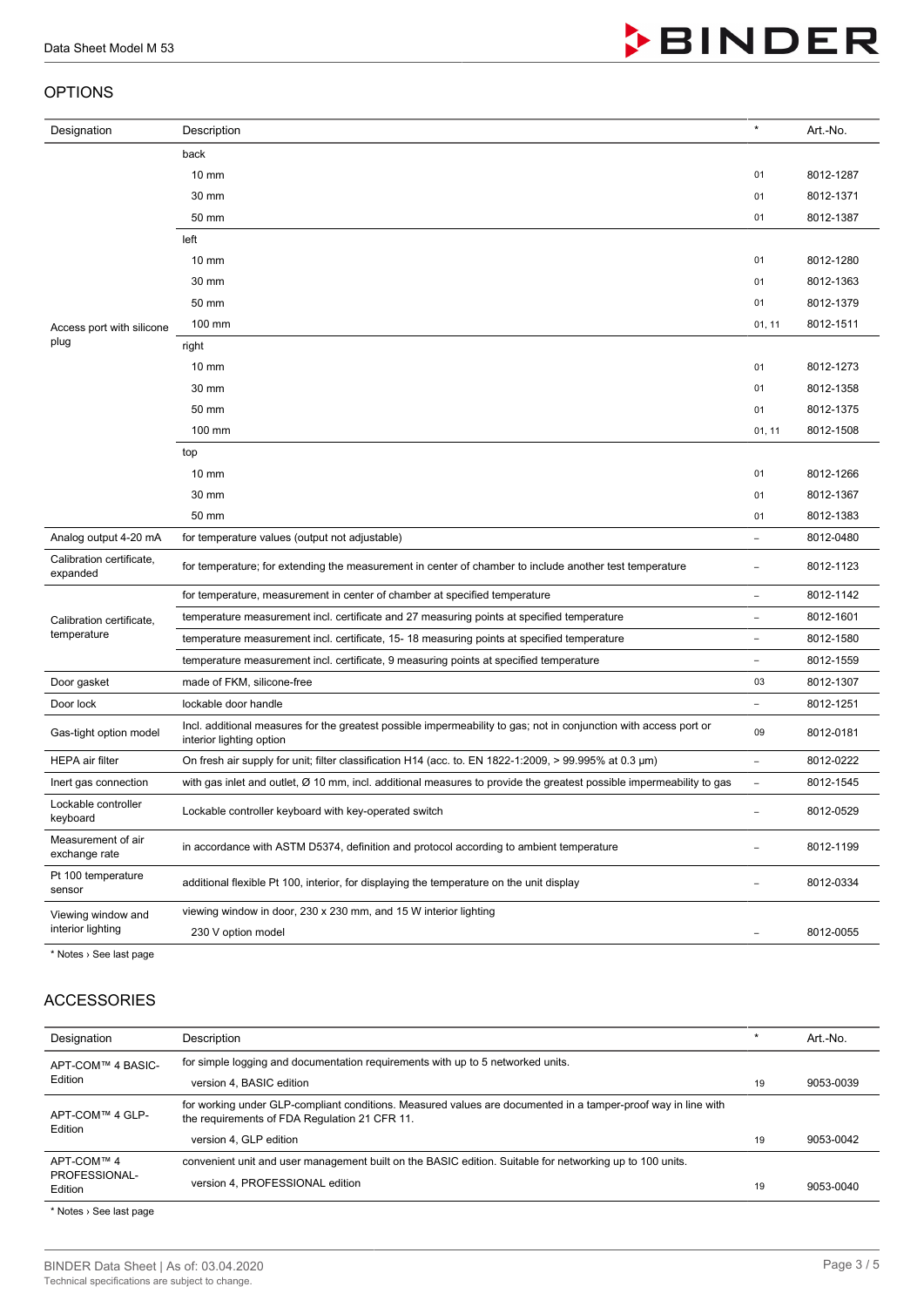

| Designation             | Description                                                                                                                                                                                                                                           |  | Art.-No.  |
|-------------------------|-------------------------------------------------------------------------------------------------------------------------------------------------------------------------------------------------------------------------------------------------------|--|-----------|
| Data Logger Kit         | T 350: For continuous temperature logging from 0 °C to 350 °C; kit includes 1 data logger, Pt 100 sensor with 2 m<br>extension cable and 1 magnetic fixture for mounting to the BINDER unit                                                           |  | 8012-0714 |
| Data Logger Software    | LOG ANALYZE software kit, configuration and evaluation software for all BINDER Data Logger Kits (incl. USB data<br>cable)                                                                                                                             |  | 8012-0821 |
| pH-neutral detergent    | concentrated, for gentle remove of residual contaminants; 1 kg                                                                                                                                                                                        |  | 1002-0016 |
| Qualification documents | IQ/OQ documents – supporting documents for validation performed by customers, consisting of: IQ/OQ checklists<br>incl. calibration guide and comprehensive unit documentation; parameters: temperature, $CO2$ , $O2$ , pressure,<br>depending on unit |  |           |
|                         | Digital in PDF format                                                                                                                                                                                                                                 |  | 7057-0001 |
|                         | Hard copy inside folder                                                                                                                                                                                                                               |  | 7007-0001 |
|                         | IQ/OQ/PQ documents – supporting documents for validation performed by customers, according to customer<br>requirements, PQ section added to qualification folder IQ/OQ; parameters: temperature, $CO_2$ , $O_2$ – or pressure,<br>depending on unit   |  |           |
|                         | Digital in PDF format                                                                                                                                                                                                                                 |  | 7057-0005 |
|                         | Hard copy inside folder                                                                                                                                                                                                                               |  | 7007-0005 |
| Rack                    | chrome plated                                                                                                                                                                                                                                         |  | 6004-0002 |
|                         | stainless steel                                                                                                                                                                                                                                       |  | 6004-0007 |
| Rack accessories        | fasteners (1 set of 4) for additional security of racks                                                                                                                                                                                               |  | 8012-0531 |
| Rubber pads             | set anti-slip feet                                                                                                                                                                                                                                    |  | 8012-1887 |
| Shelf, perforated       | Stainless steel                                                                                                                                                                                                                                       |  | 6004-0029 |
| Table on castors        | stable cart, casters with locking brakes, dimensions: W 1,000 x D 800 x H 780 mm                                                                                                                                                                      |  | 9051-0018 |

\* Notes › See last page

## **SERVICES**

| Designation                                     | Description                                                                                                                     | $\star$           | Art.-No.  |
|-------------------------------------------------|---------------------------------------------------------------------------------------------------------------------------------|-------------------|-----------|
| Installation services                           |                                                                                                                                 |                   |           |
| Unit installation                               | Unpacking and setting up of unit, connecting to existing connections, and checking function                                     | 13, 18            | DL10-0100 |
| Unit instructions                               | Unit function instructions for operation and programming of the controller                                                      | 18                | DL10-0500 |
| Preventive maintenance                          |                                                                                                                                 |                   |           |
| Maintenance                                     | Functional testing of all electrical and mechanical components, short calibration, documentation in the<br>maintenance schedule | 14, 18            | DL20-0200 |
| <b>Calibration services</b>                     |                                                                                                                                 |                   |           |
| Measurement of air exchange rate                | including certificate (in accordance with ASTM D5374)                                                                           | 14, 16,<br>17, 18 | DL33-0000 |
| Temperature calibration                         | Expansion – including certificate, each additional measuring point in center of chamber at specified<br>test temperature        | 14, 16,<br>17, 18 | DL30-0102 |
|                                                 | Temperature calibration with 1 measuring point in center of chamber at a specified test temperature,<br>including certificate   | 14, 16,<br>17, 18 | DL30-0101 |
| Temperature measurement, 18<br>measuring points | Temperature measurement with 18 measuring points at a specified test temperature, including<br>certificate                      | 14, 16,<br>17, 18 | DL30-0118 |
| Temperature measurement, 27<br>measuring points | Temperature measurement with 27 measuring points at a specified test temperature, including<br>certificate                      | 14, 16,<br>17, 18 | DL30-0127 |
| Temperature measurement, 9<br>measuring points  | Temperature measurement with 9 measuring points at a specified test temperature, including<br>certificate                       | 14, 16,<br>17, 18 | DL30-0109 |
| <b>Validation services</b>                      |                                                                                                                                 |                   |           |
| Execution of IQ/OQ                              | Execution of IQ/OQ in accordance with qualification folder                                                                      | 15, 18            | DL41-0200 |
| Execution of IQ/OQ/PQ                           | Execution of IQ/OQ/PQ in accordance with qualification folder                                                                   | 15, 18            | DL44-0500 |
| <b>Warranty service</b>                         |                                                                                                                                 |                   |           |
| Warranty extension from 2 to 3 years            | The warranty is extended from 2 to 3 years from the delivery date, wear parts are excluded                                      | ÷                 | DL01-0041 |
| Warranty extension from 2 to 5 years            | The warranty is extended from 2 to 5 years from the delivery date, wear parts are excluded                                      | ÷,                | DL01-0042 |

\* Notes › See last page